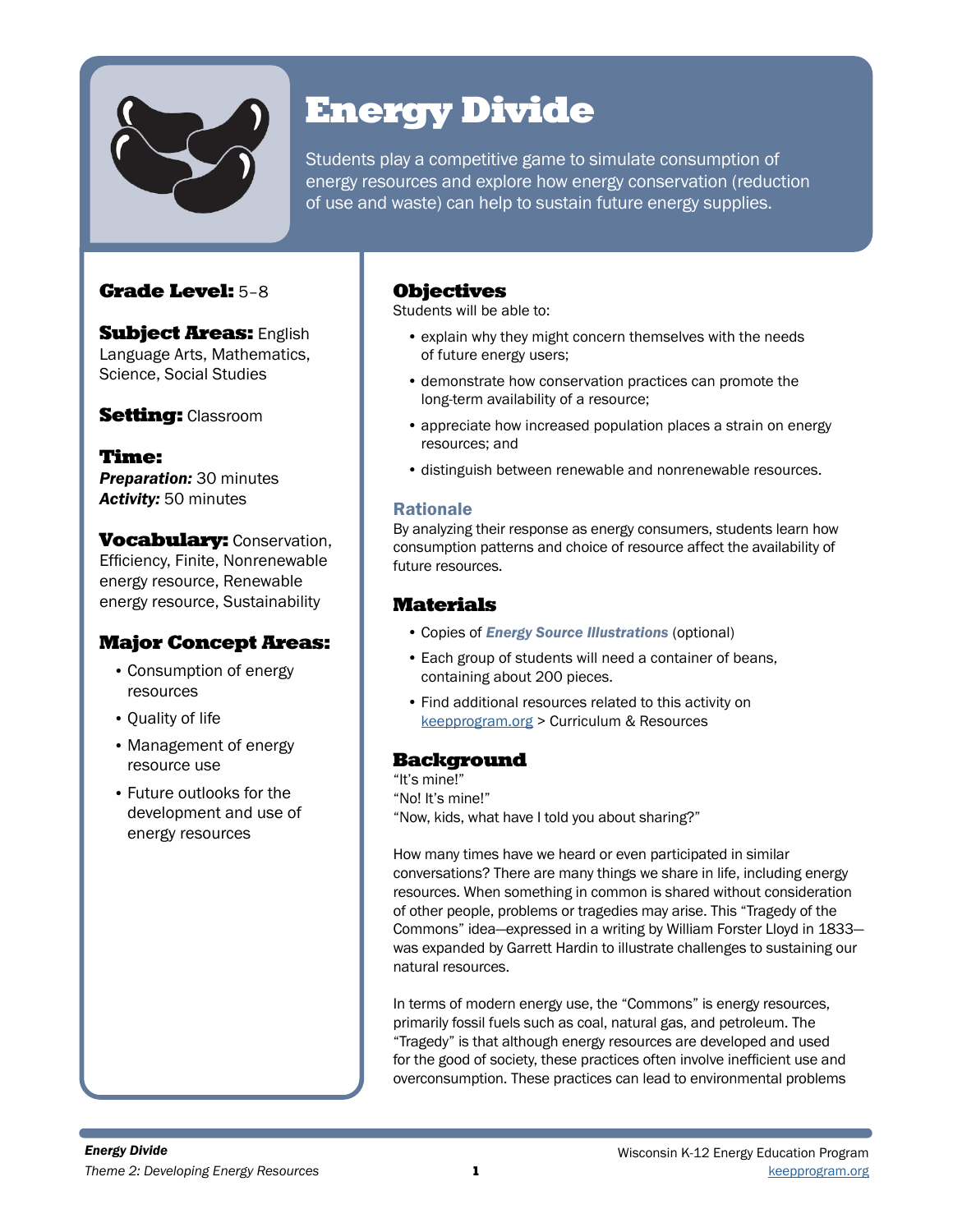and depletion of the resource. Over the past hundred years, our use of fossil fuels has increased significantly. Projections of when these fuels will run out vary from 50 to 200 years. Regardless of the depletion date used, the fact is, there is a limited amount of fossil fuels and eventually there will not be enough to meet our growing demands.

In the early 1970s, in response to increasing concern about environmental quality, government agencies such as the Department of Energy and the Department of Natural Resources launched many energy efficiency programs. There are indications that these programs have been effective. Total energy use in Wisconsin generally increased since energy tracking began in 1970. Energy use peaked in 2007 with a 53 percent increase from 1970. However, from 2007 to 2010 total energy use decreased 7 percent. These numbers do not account for the energy used to manufacture the many goods that are produced outside of the state and used here, from cars to computers. Each individual using less energy now makes more energy available for future users.

Despite these conservation efforts, there are threats to their continued success. From 1970 to 2010, energy use per person in Wisconsin increased 11 percent. Wisconsin households use 15 percent more energy than the U.S average. In 2015, Wisconsin ranked 24th lowest in the nation in per capita energy consumption. Total energy consumption per capita in the U.S. and Canada is much higher than the rest of the world. Total energy

consumption per capita is 50 percent lower in Europe and 80 percent lower in China than in Wisconsin.

The increase in consumption is due to larger use of coal to generate electricity, a growing economy, increased use of air conditioning, and continued increased use of petroleum for transportation. From 1970 to 2010, the vehicle miles traveled per capita in Wisconsin increased by 85 percent. Coal, petroleum, and natural gas made up 81 percent of Wisconsin energy use in 2010. Yet because Wisconsin has no fossil fuels, these resources are imported from other states and countries.

Another threat to achieving sustainable or reduced energy consumption is increasing population. In 1970, Wisconsin's population was 4,418,000. In 2016 it was 5,778,708. In the year 2040 the population is projected to be around 6,500,000, a 14% increase from 2010. Wisconsin's population growth will increase overall energy consumption and may outweigh attempts to save energy through conservation.

Since most of the energy we use in Wisconsin comes from finite resources and, despite our best efforts, the demand for these resources will continue to grow as our population increases, the need to find alternative resources is becoming more and more apparent.

Many residents and companies in Wisconsin have already begun to locate and use renewable resources as alternatives to fossil and nuclear fuels. Renewable



resources are those that can be replaced relatively quickly by natural processes. Some of these resources, such as wood, can be replenished. Replenishable resources can be depleted if their rate of use exceeds their rate of replacement. Other resources, such as wind and solar, are essentially inexhaustible and will be available as long as the sun continues to shine (which it is expected to do for a few billion more years). NOTE: There are environmental impacts from using renewables as well that affect sustainability.

Wisconsin is trying to attain energy sustainability through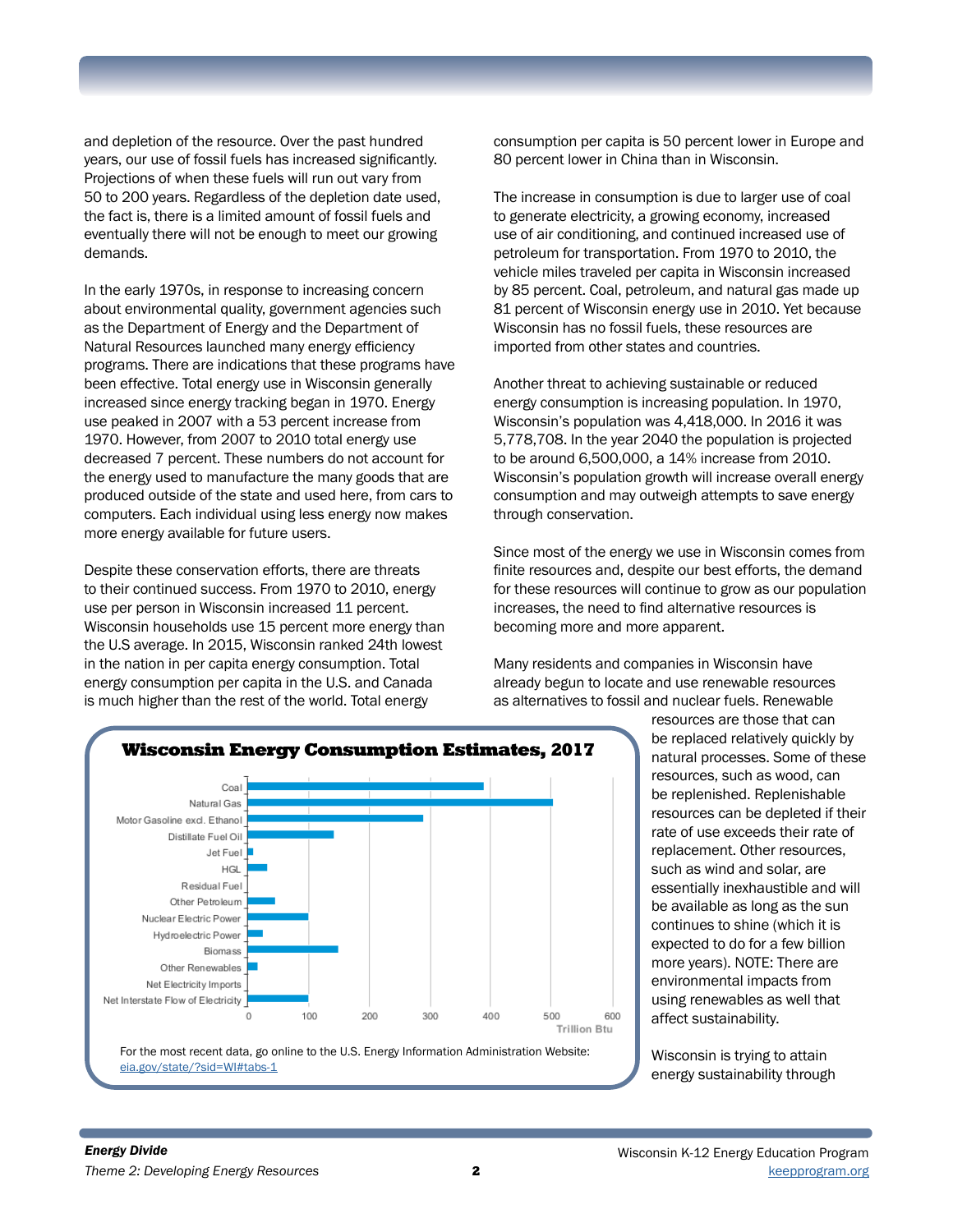the development of its renewable resources. The state legislature has established a number of energy goals, including increased energy efficiency, increased use of renewable energy, and reduction of atmospheric carbon dioxide by increasing the amount of forested land in the state. Renewable energy increased by 54 percent from 2000 to 2010 to reach 5.2 percent of total energy use in 2010. Factors contributing to this increase include Wisconsin's Renewable Portfolio Standard (RPS) which required 10 percent of all electric energy consumed in the state to be renewable energy by 2015, ethanol tax credits, state funding for renewables through Focus on Energy, and federal tax incentives.

The primary renewable resource used in Wisconsin is wood. It is burned for space heating in homes and to provide energy to run industrial machinery. Other renewable resources used in Wisconsin include hydroelectric power produced from dammed rivers, biogas energy from landfills and wastewater treatment plants that have installed collection and conversion equipment, fuel derived from municipal solid waste, ethanol fuel derived

from corn, active solar and wind systems. The state of Wisconsin offers incentives to help people improve energy efficiency,and convert to solar and renewable power. Solar power increased in Wisconsin in 2013 by 17%.

The amount of energy we obtain from renewables is projected to increase, but by how much varies. The chart on this page illustrates the change in annual renewable energy production from 2000 to 2010.

Both conservation practices and investments in renewable resources can help Wisconsin promote sustainable energy generation and use, and thereby avoid the tragedies of overconsuming and wasting our common energy. Modern technologies and advances have afforded most Wisconsin citizens with lifestyles our grandparents would only have dreamed of. We, in turn, need to consider how our consumptive practices will affect future energy users. Each of us should consider using energy today with the needs of tomorrow's energy users in mind.



# Procedure

### **Orientation**

Have students list ways they use energy during a typical day. Remind them that products they use also require energy during the manufacturing process. Ask students if they have ever had problems getting enough energy to meet their needs (like running out of gasoline in a car or boat, needing wood for a fire). If any of them have experienced a power outage, have them share their feelings. Point out that, although there have been shortages, most power outages are caused by storms or technical problems.

Have students list different sources of energy. Write their responses on the board or post copies of the *Energy Source Illustrations*. If necessary, review the different resources and what is involved in developing them for various end uses (for example, coal is mined and transported to a power plant where it is burned to generate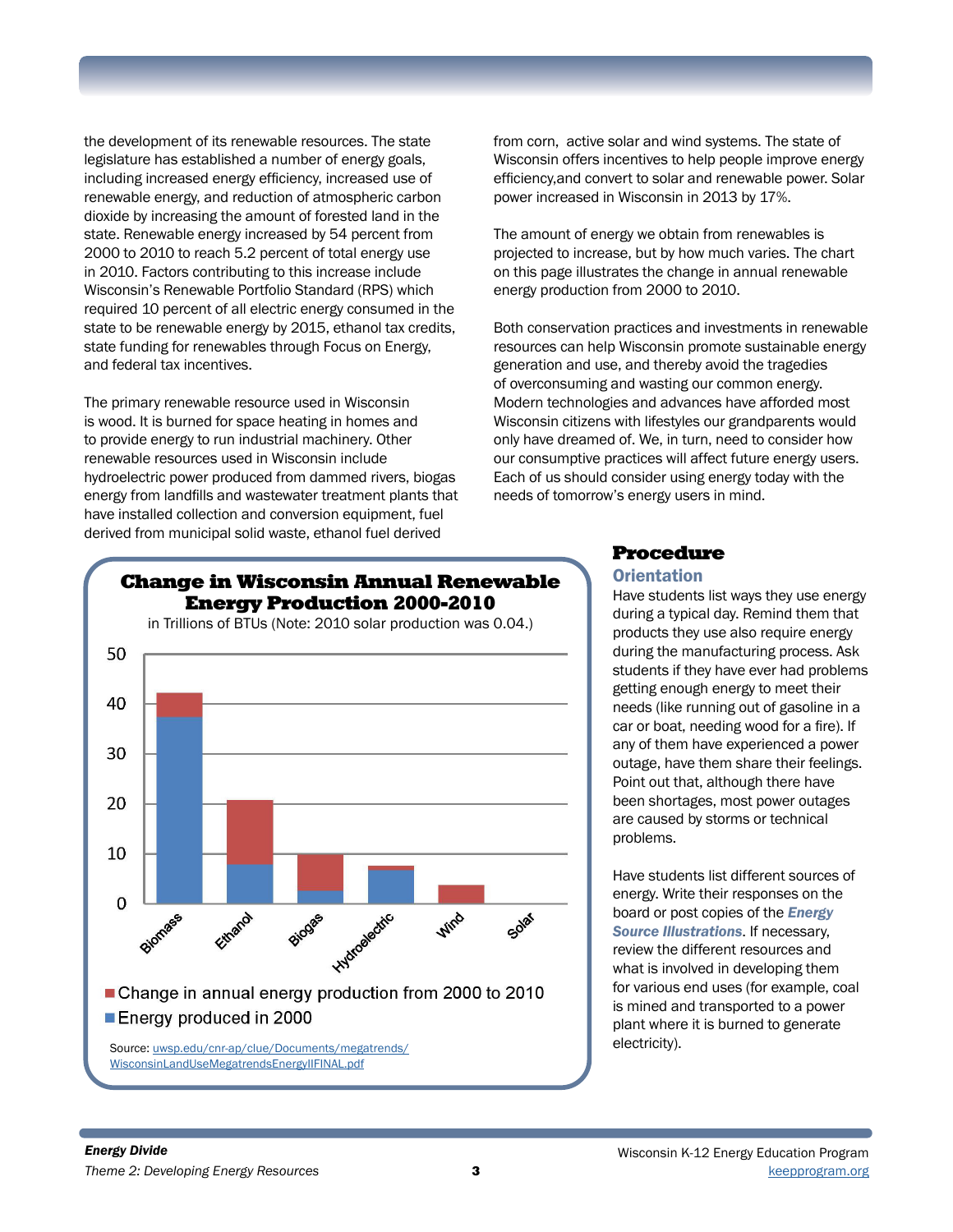## **Steps**

- **1.** Divide the class into groups of five or six students each. Tell them they are going to be participating in an activity called "Energy Divide." Scatter a container of beans on a table or a designated spot on the floor in front of each group. NOTE: An alternative is to have one group come to the front of the class and demonstrate the game to the rest of the class.
- 2. Tell the class the basic rules (see *Ground Rules for the Energy Divide*). Begin the first round, and call time after 5 seconds. Wait a few seconds and begin the second round, and so forth. Continue with all four rounds even if they run out of beans. When the last round is over, instruct the groups to return the beans.
- 3. Discuss the results of the game. For example, what does it mean if they ran out of beans? Request explanations for why Energy Units were used up or left over. If some Energy Units were left over, are there enough units for 20 or 40 more years of energy use?
	- •Have students identify the problems caused by not having enough energy. Refer students to the discussion during the **Orientation**. Point out that for the most part, people in Wisconsin have the energy they need for anything they want to do. Tell students that "Energy Divide" simulated that future users may not have enough energy if current energy use practices continue. Elicit students' opinions

about why they think they should or should not be concerned about future energy users.

- •Ask students about things they share with other people (a bathroom, television, pizza). Have students describe arguments or problems that may arise over sharing a common item and discuss how they resolve such issues.
- •Challenge students to compare their sharing experiences to "Energy Divide." Briefly provide students with information about the "Tragedy of the Commons," helping them to identify the tragedy and the commons. Discuss why it is better to share than to hoard resources. Explain that sharing in this simulation is even more difficult because the resource—the Energy Units—represent nonrenewable energy resources. These are resources that are no longer available after one use.
- 4. Ask students to provide suggestions on what they would do if they were to participate in the "Energy Divide" again. Have the class develop a set of recommendations that would ensure that each member of the group had enough energy to last through the four rounds. For example, they might recommend that consumers take no more than ten Energy Units in each round.
- **5.** Have the groups play "Energy Divide" again, incorporating their suggestions to ensure that the energy will last. If the groups worked cooperatively, at the end of each round each group member should

# Ground Rules for the Energy Divide

- The beans represent Energy Units.
- Each of you in this group represents a different energy consumer (this can be a large consumer, such as a country, or small one, such as an individual or a household).
- You are not allowed to talk to each other.
- The object of the game is to obtain enough energy resource units to support your basic life or business activities. You will need a handful of Energy Units every round (every 20 years). If you get more than a handful you have an energy surplus that can go towards advanced production and consumption. If you get less than a handful, you have an energy deficit that threatens your livelihood and survival.
- You will have four 5-second rounds in which to collect energy. Each round represents 20 years of energy use. You will be notified when to start and stop each round.
- When the game begins, and during each round, you may try to collect the Energy Units you need, as many as you want, or none. If you do not get any or enough Energy Units during one round, you may participate in the next round if Energy Units are still available. If not, you cannot sustain your current living standards and must step out of the game.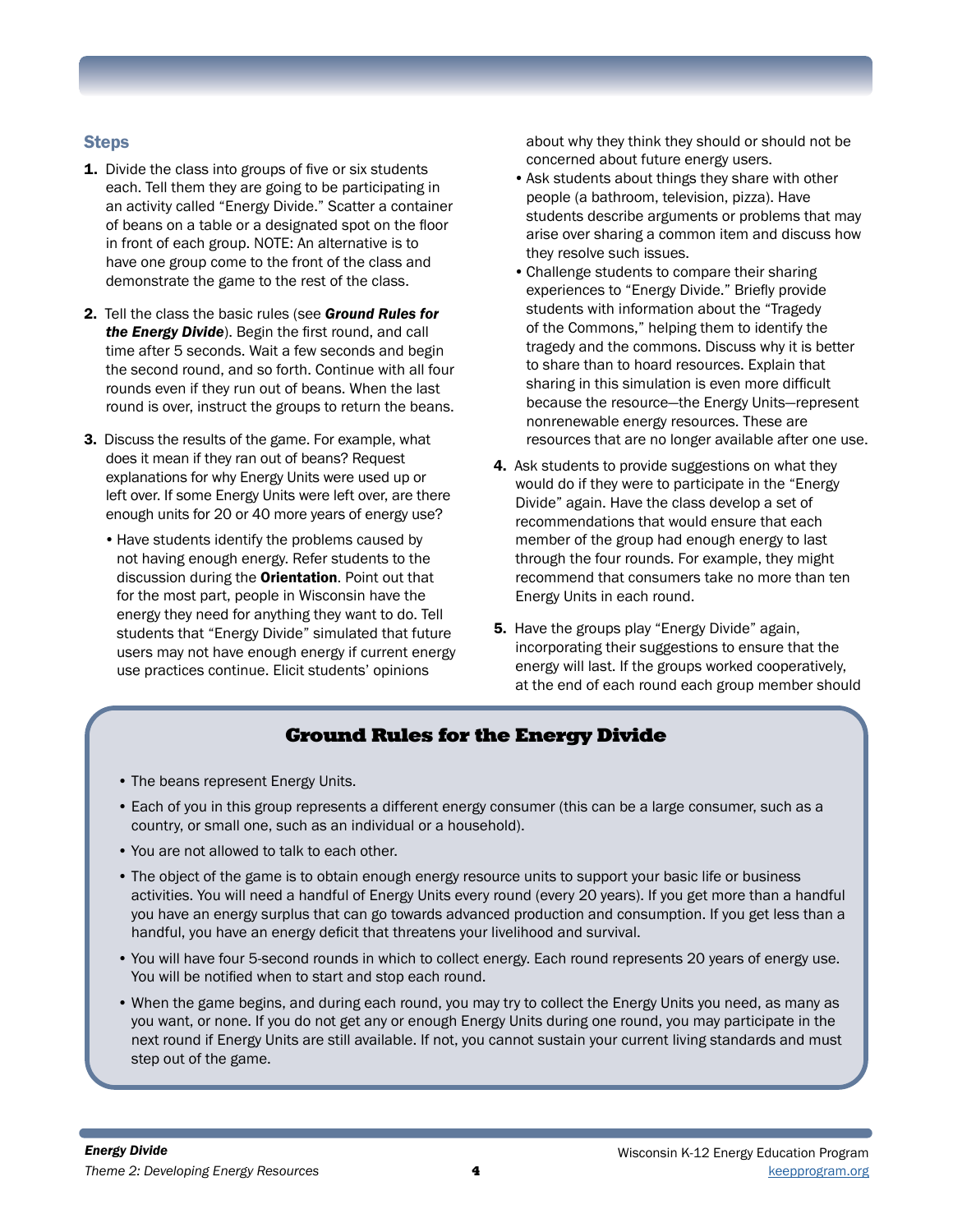have enough energy and there should be some Energy Units left over. Although at the end of the fourth round there may not be enough Energy Units for many more rounds, at least this cooperative strategy is more promising. NOTE: If any students do not work cooperatively, you can insist that they do (playing the role of a law enforcement agency) or stop the game to further explore reasons people behave the way they do. You can also discuss how our society tries to promote or force cooperation (laws, regulations, incentives).

6. Inform the students that the more cooperative version of "Energy Divide"simulated energy conservation practices. Conservation involves wise use and careful management of resources (reducing waste, using only what is needed), so that current users will have enough to meet their needs while ensuring that resources will be available for future users. Ask students to share ways they avoid wasting energy. NOTE: See **Extensions** for ways to use the "Energy Divide" to illustrate challenges with population growth and to simulate renewable energy resources.

#### **Closure**

Have students review the results of the two different ways "Energy Divide" was demonstrated. They may want to devise a chart or table to record the number of Energy Units collected by all the students during the different versions. Ask them to compare the outcome of the game when they worked cooperatively to when they were unaware of each other's intentions. Review reasons why current users of energy should care about future consumers.

If students could design the parameters for a new set of rounds, what would they suggest as the best case scenario for the game? How would they adjust the number of players, the amount of energy used, and the proportion of renewable energy to make energy supplies last longer? List each suggestion students make. If time allows, have them implement the strategies in a new version of "Energy Divide."

Have students analyze whether their proposed adjustments to the activity could be applied realistically to real-life energy use policies. Challenge students to develop a plan of how energy resources should be developed and used (see Assessment).

### Assessment

#### Formative

- Were students able to relate this simulation to a "Tragedy of the Commons" (problems with sharing a common resource)?
- What are the reasons students think they should or should not be concerned about future energy consumers?
- How effective were the conservation strategies suggested by the students to help conserve the amount of Energy Units each member of the group consumed?
- Can students explain why increased population challenges even the best conservation plans?
- Are students able to provide a definition for renewable and nonrenewable resources?

#### **Summative**

Have students develop a personal energy use plan for today and for 20 years from now (an alternative is to create a plan for their own or a fictional community). Both the current and 20-year plan can include ways students will conserve energy. For the 20-year plan they should envision what energy resources (renewable and nonrenewable) they would like to see used. They can also investigate ways they can begin using renewable resources more today (lighting with sunlight vs. electricity, biking or walking vs. driving a car). Have students evaluate each other's plans, identifying things they do and do not like, providing justifications for their comments.

Have students suggest how the "Energy Divide" activity could be further adjusted to allow more people to use the same amount of energy resources. For example, appliances are becoming more efficient so they need less energy; therefore, the game could be adjusted so that each member only needs three Energy Units instead of five.

### Extensions

#### Energy Use and Population Growth

To use "Energy Divide" to illustrate population growth, have one group begin the game, but pause at the end of the second round. Ask several students to come up and join the group. Explain that these additional students also need to get enough Energy Units. When the last two rounds are completed, ask the class what adding students to the demonstration represents. Do students think the number of people in Wisconsin 40 years from now will be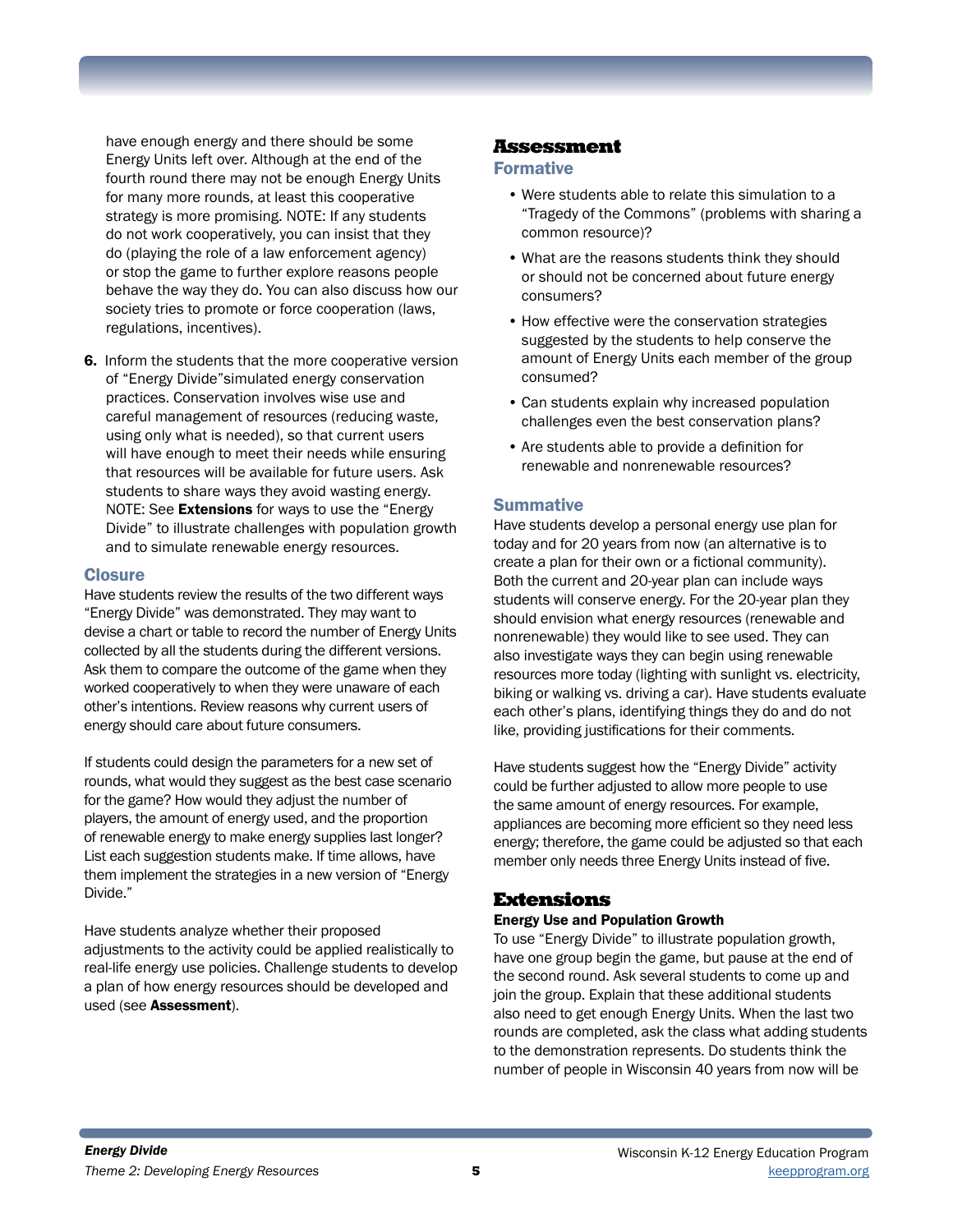the same as it is today? Inform students of Wisconsin's projected population in 2040 (6,500,00) and point out that this projection is just over 20 years away.

#### Energy Use and Consumption

A variation of the game is to tell students to maintain growth they need to obtain equal or greater amount of Energy Units with each round. Involve the class in discussing how the game would need to be adapted to illustrate how this is happening in today's world.

#### Global Energy Use

A variation of this simulation is to involve the whole class in comparing world populations and consumption. Assign students to stand in different parts of the room representing different areas of the globe; the number of students in each group will roughly symbolize the population of that continent. North America has two students, South America has three, Western Europe has three, Africa has five, Australia, Russia, and Eastern Europe have two, and the rest of the class is in Asia (ideally 23 students). Have one student from each group be responsible for obtaining the resources for his or her group. Provide these students with "energy grabbers." North America's energy grabber is a large cup. Europe, Australia, and Russia each get a medium cup. South America gets a small cup, and Africa and Asia each get a spoon. The students have 30 seconds to walk back and forth to the pile of Energy Units. Discuss the results and allotments of resources, and reasons for the differences.

#### Energy Reserves

The "commons" also refers to where the energy resources are located. Although Wisconsin has no fossil fuels, it gets its share as part of the United States. What would happen if this were not the case? In other words, suppose Texas suddenly decided to keep all its remaining oil and natural gas reserves for itself, or suppose Wyoming, Montana, and some of the Eastern states did the same with coal. How would Wisconsin deal with this? How would we as Wisconsinites feel about that? Have students produce a play that illustrates how they would deal with this problem.

### Credits

Activity adapted from O'Connor. Maura. "The Commons Dilemma" pages 27–32 in *Living Lightly on the Planet: A Global Environmental Education Curriculum Guide for Grades 10–12, Volume II*. Milwaukee, Wisc.: Schlitz Audubon Center, n.d. Used by permission. All rights reserved.

Activity adapted from Tourtillot, Leeann. "Renew-A-Bean" pages 41–43 in Conserve and Renew: An Energy Education Guide for Grades 4–6. Rohnert Park, Calif.: California Energy Extension Service, 1990. Used by permission. All rights reserved.

Portions of the background adapted from "*Wisconsin Land Use Megatrends: Energy*" Center for Land Use Education, Board of Regents of the University of Wisconsin System, d/b/a the Division of Cooperative Extension of the University of Wisconsin-Extension, 2013. Used by permission. All rights reserved.

## Related KEEP Activities

Have students use the activity "At Watt Rate?" to analyze the ways they use energy. Follow this activity by showing them ways they can conserve energy (see Action Ideas: "Energy Efficiency Measures" in the Energy Sparks section). Students can learn more about each of these resources through teaching ideas in K–5 Energy Sparks for Theme II: "Introducing Energy Resources," "Introducing Renewable and Nonrenewable Energy Resources," "Fossil Fuel Products, Sunvestigations," "Windy Wonders," and "Water Fun" and activities such as "Digging for Coal," "Get That Gasoline!" and "Harnessing Nuclear Energy." Enrich this activity with concepts found in 6–12 Energy Sparks for Theme II: "Human Population Growth and Energy Use." Use activities such as "Energy Futures" to have students envision how scenarios developed during this activity could be applied to future societies.

#### Energy Use and Renewable Energy

See the KEEP renewable energy education supplement Doable Renewables, activity "Renewable Candy Resources" for an alternative twist to this activity.



The Wisconsin K-12 Energy Education Program is supported through funding from



Wisconsin K-12 Energy Education Program (KEEP) **College of Natural Resources University of Wisconsin-Stevens Point** 









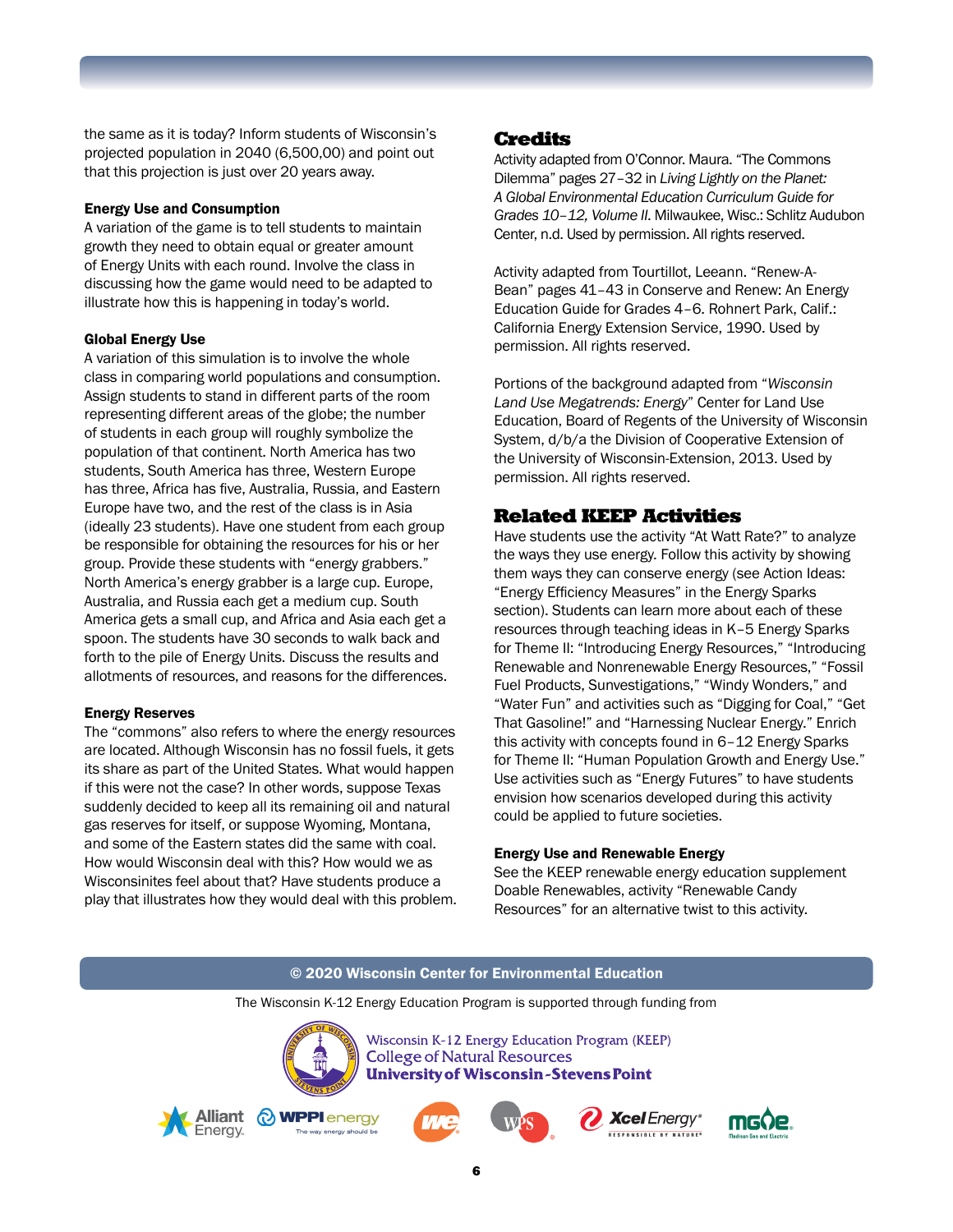# Energy Source Illustrations



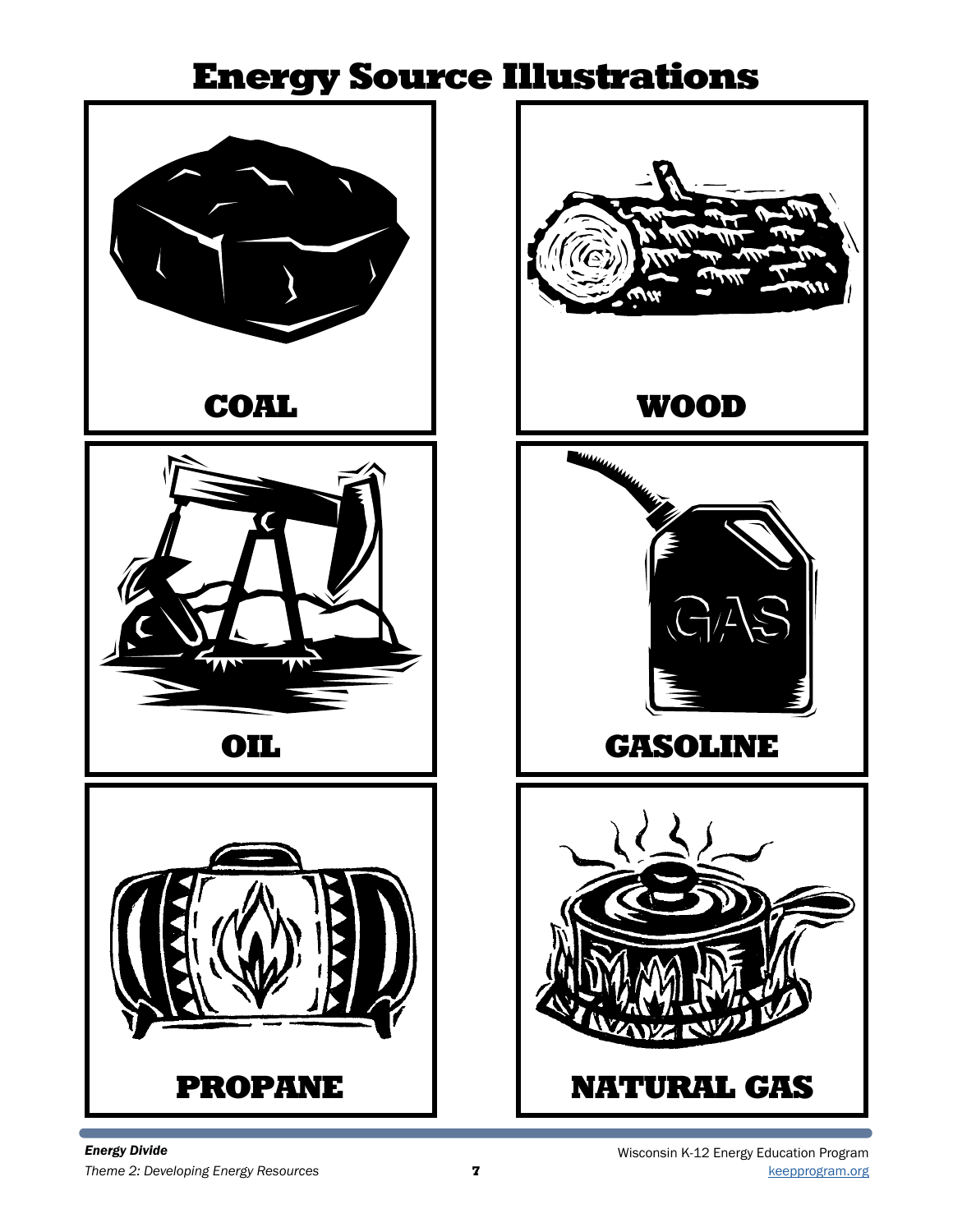# Energy Source Illustrations